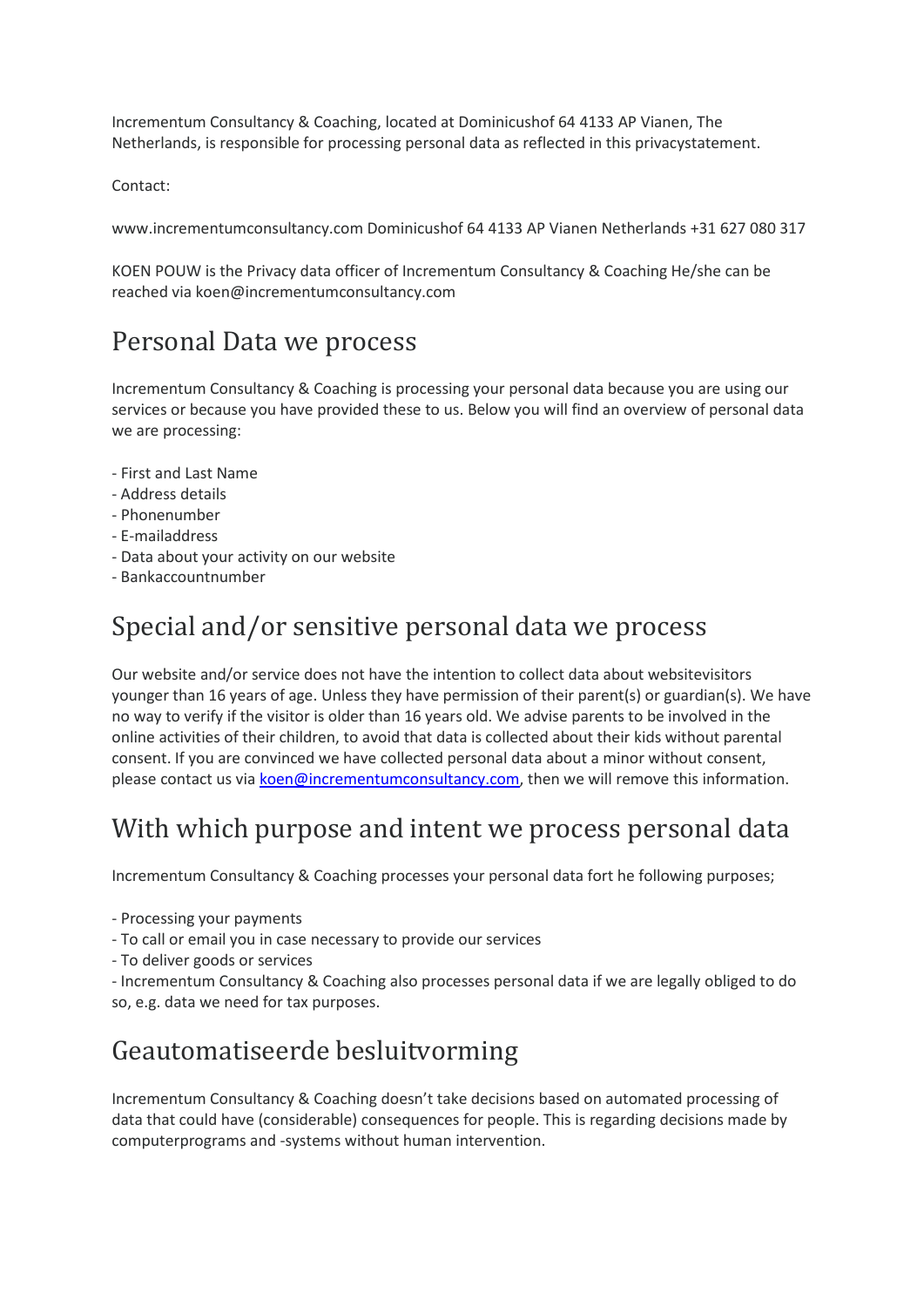# How long do we store personal data

Incrementum Consultancy & Coaching will not store your personal data any longer than necessary to realise the goals that your data is being stored for. We use the following terms for data keeping for the following categories of personal data:

| Category                        | Reason                      | Term                            |
|---------------------------------|-----------------------------|---------------------------------|
| First and Last name             | Approach for goods and      | 5 years after last use          |
|                                 | services                    |                                 |
| Phone number                    | Approach for goods and      | 5 years after last use          |
|                                 | services                    |                                 |
| E-mailaddress                   | Approach for goods and      | 5 years after last use          |
|                                 | services                    |                                 |
| Bank account number             | Payment and Invoicing       | 7 years (during legally obliged |
|                                 |                             | term)                           |
| Data about your activity on our | Improve website and visitor | 2 years                         |
| website                         | count                       |                                 |

### Sharing personal data with third parties

Incrementum Consultancy & Coaching only provides to third parties if strictly necessary for the realisation of our agreement with you or to adhere to legal obligations.

## Cookies, of vergelijkbare technieken, die wij gebruiken

Cookies are small pieces of text sent by your web browser by a website you visit. A cookie file is stored in your web browser and allows the Service or a third-party to recognize you and make your next visit easier and the Service more useful to you.

In addition to our own cookies, we may also use various third-parties cookies to report usage statistics of the Service, deliver advertisements on and through the Service, and so on.

If you'd like to delete cookies or instruct your web browser to delete or refuse cookies, please visit the help pages of your web browser.

Please note, however, that if you delete cookies or refuse to accept them, you might not be able to use all of the features we offer, you may not be able to store your preferences, and some of our pages might not display properly.

Where can your find more information about cookies

You can learn more about cookies and the following third-party websites:

- AllAboutCookies: http://www.allaboutcookies.org/
- Network Advertising Initiative: http://www.networkadvertising.org/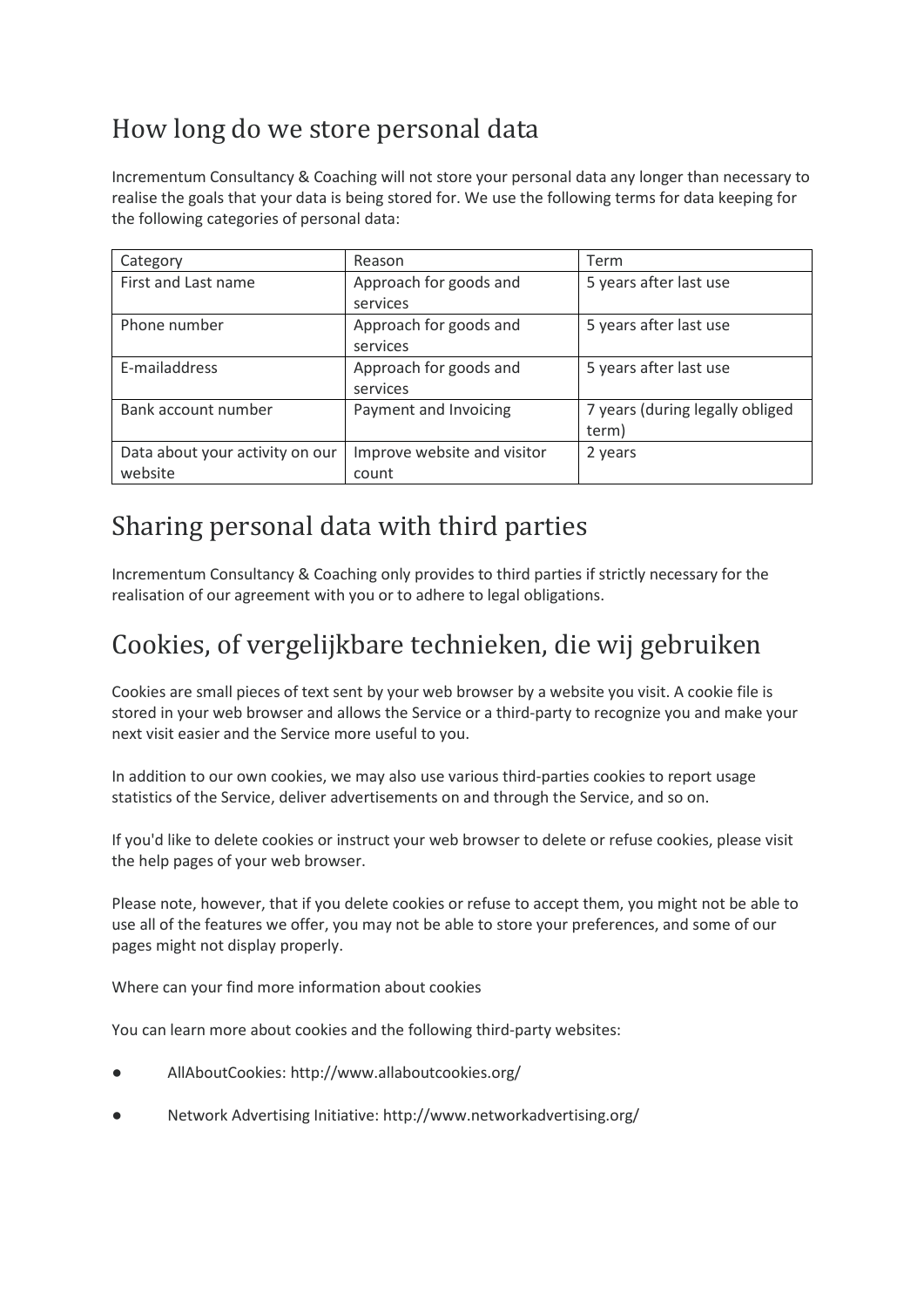| Cookie Name                      | Duration      | Purpose                                                                                                                                                                    |
|----------------------------------|---------------|----------------------------------------------------------------------------------------------------------------------------------------------------------------------------|
| Crumb                            | Session       | Prevents cross-site request forgery (CSRF). CSRF is an<br>attack vector that tricks a browserinto taking<br>unwanted action in an application when someone's<br>logged in. |
| RecentRedirect                   | 30<br>minutes | Prevents redirect loops if a site has custom URL<br>redirects. Redirect loops are bad for SEO.                                                                             |
| <b>CART</b>                      | 2 weeks       | Shows when a visitor adds a product to their cart                                                                                                                          |
| hasCart                          | 2 weeks       | Tells Squarespace that the visitor has a cart                                                                                                                              |
| Locked                           | Session       | Prevents the password-protected screen from<br>displaying if a visitor enters the correct site-wide<br>password.                                                           |
| SiteUserInfo                     | 3 years       | Identifies a visitor who logs into a customer account                                                                                                                      |
| SiteUserSecureAuthToken          | 3 years       | Authenticates a visitor who logs into a customer<br>account                                                                                                                |
| Commerce-checkout-state          | Session       | Stores state of checkout while the visitor is<br>completing their order in PayPal                                                                                          |
| squarespace-popup-<br>overlay    | Persistent    | Prevents the Promotional Pop-Up from displaying if a<br>visitor dismisses it                                                                                               |
| squarespace-<br>announcement-bar | Persistent    | Prevents the <b>Announcement Bar</b> from displaying if a<br>visitor dismisses it                                                                                          |
| Test                             | Session       | Investigates if the browser supports cookies and<br>prevents errors.                                                                                                       |